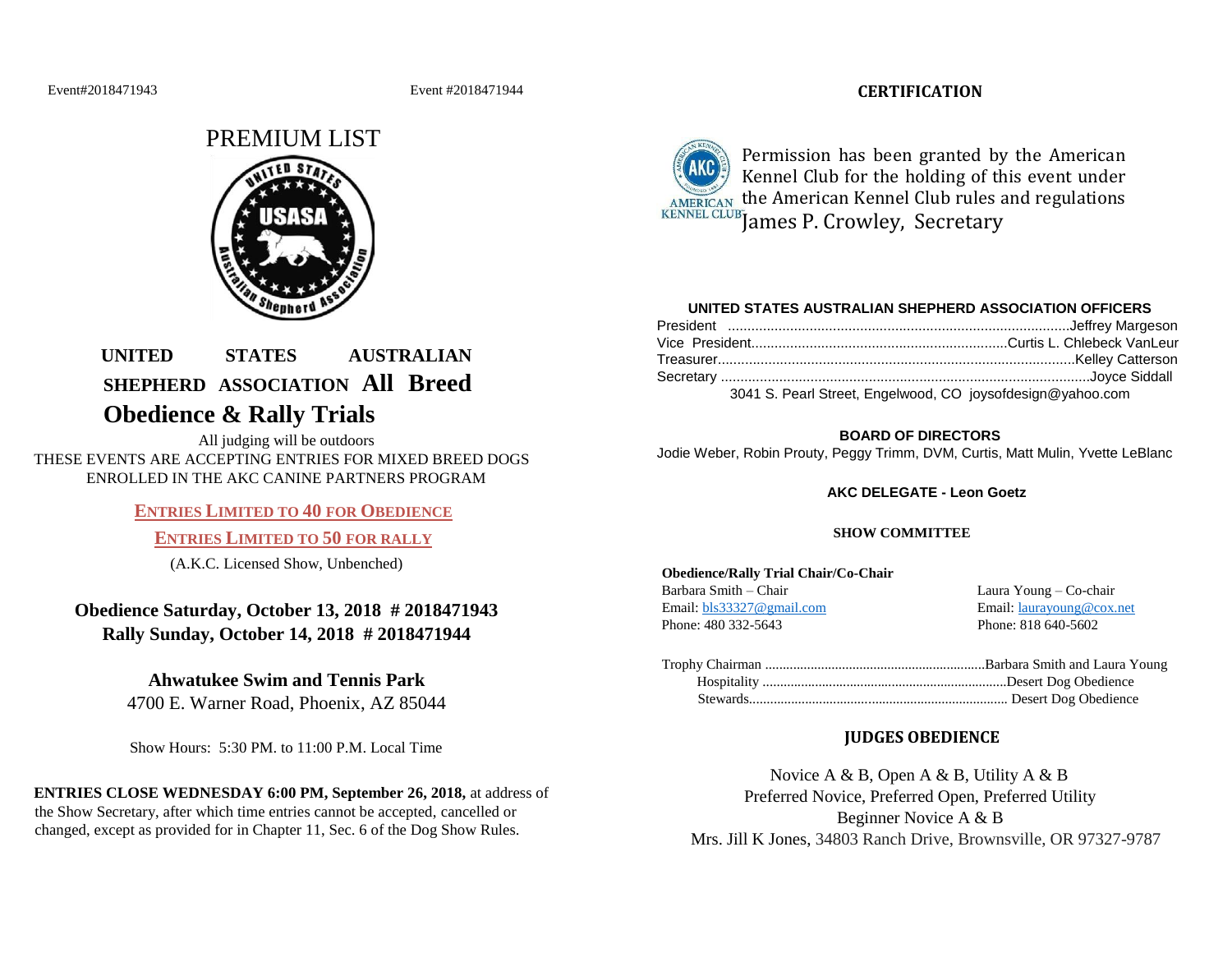# Barbara Smith

3926 East Forge Ave.

# **RALLY**

# Novice A & B, Intermediate, Advanced A & B, Excellent A & B, Master Mrs. Jill K Jones, 34803 Ranch Drive, Brownsville, OR 97327-9787

**RIBBON PRIZES** 

| MIS. JIII K JONES, 34805 Ranch Drive, Brownsville, OR 97327-9787<br><b>SHOW SECRETARY</b>                                                                          | <b>Obedience and Rally Classes</b><br>Blue Ribbon Third Prize Yellow Ribbon                                                                                                                                                                          |                                                                                                                                                                   |  |  |  |
|--------------------------------------------------------------------------------------------------------------------------------------------------------------------|------------------------------------------------------------------------------------------------------------------------------------------------------------------------------------------------------------------------------------------------------|-------------------------------------------------------------------------------------------------------------------------------------------------------------------|--|--|--|
| Mesa, AZ 85206<br>bls33327@gmail.com                                                                                                                               |                                                                                                                                                                                                                                                      | MAIL CARRIER WILL LEAVE IT IN A SAFE PLACE.                                                                                                                       |  |  |  |
| <b>***SPECIAL NOTE - WHEN</b><br><b>SENDING ANY</b>                                                                                                                |                                                                                                                                                                                                                                                      | Fourth PrizeWhite Ribbon                                                                                                                                          |  |  |  |
| ENTRIES OVERNIGHT MAIL,                                                                                                                                            |                                                                                                                                                                                                                                                      |                                                                                                                                                                   |  |  |  |
| <b>ENTRY FEES</b>                                                                                                                                                  |                                                                                                                                                                                                                                                      | Combined Score in Open B & Utility B<br><b>Green Rosette</b>                                                                                                      |  |  |  |
|                                                                                                                                                                    | <b>OBEDIENCE TROPHIES</b>                                                                                                                                                                                                                            | Highest Combined Score in Advanced B<br>and Excellent B in the Rally Classes                                                                                      |  |  |  |
| (includes .50 cents AKC recording fee and \$3.00 AKC Event Fee on first entry plus \$3.00 service<br>fee for add'l entries of each dog),                           | HIGHEST SCORING DOG IN TRIAL<br>(From regular classes)<br>Dog Related Item offered by Desert Dog Obedience                                                                                                                                           | <b>Blue and Green Rosette</b><br>Highest Combined Triple qualifying<br>(HTO) score in                                                                             |  |  |  |
| <b>EXPRESSMAIL, ETC. PLEASE</b>                                                                                                                                    |                                                                                                                                                                                                                                                      | Advanced B, Excellent B and                                                                                                                                       |  |  |  |
| <b>CHECK AREA ON ENVELOPE</b><br><b>THAT INDICATES A WAIVER OF</b><br><b>SIGNATURE!</b>                                                                            |                                                                                                                                                                                                                                                      |                                                                                                                                                                   |  |  |  |
| MAKE CHECKS OR MONEY ORDERS PAYABLE TO: Australian Shepherd Fanciers of AZ or ASFA                                                                                 | Dog Related Item offered by Desert Dog Obedience<br>HIGHEST COMBINED OPEN B AND UTILITY B<br>Dog Related item offered by Desert Dog Obedience<br>HIGH SCORING PREFERRED (from preferred classes) Dog<br>Related item offered by Desert Dog Obedience |                                                                                                                                                                   |  |  |  |
| Entries for obedience are limited to 40 and rally to 50, so get your entries in early. If                                                                          |                                                                                                                                                                                                                                                      |                                                                                                                                                                   |  |  |  |
| there are more entries than slots available Australian Shepherd entries will be<br>given preferential treatment.                                                   | 1st thru 4th in each class - Dog Related Item donated by Barbara Smith & Laura Young                                                                                                                                                                 |                                                                                                                                                                   |  |  |  |
| PLEASE NOTE: CONFIRMATION OF ENTRIES WILL BE SENT VIA EMAIL SO BE SURE TO<br>INCLUDE YOUR EMAIL ADDRESS WITH THE ENTRY. Please make sure that entries are legible. | <b>RALLY TROPHIES</b><br>HIGHEST COMBINED TRIPLE QUALIFYING FROM RALLY ADV B, EXC B AND                                                                                                                                                              |                                                                                                                                                                   |  |  |  |
| <b>CLASSIFICATION</b><br>HIGHEST SCORING AUSSIE IN TRIAL (from regular classes)<br><b>OBEDIENCE TRIAL CLASSES</b>                                                  |                                                                                                                                                                                                                                                      | Please include Dog's Jump Height for Open and Utility. Judging will be according to<br>jump height, with Highest to Lowest in Open, Lowest to Highest in Utility. |  |  |  |
| Novice $A \& B$<br>Open A & B<br>Utility A & B<br>Preferred Open<br>Preferred Utility<br>Preferred Novice<br>Beginner Novice A & B                                 |                                                                                                                                                                                                                                                      | <b>RALLY CLASSES</b>                                                                                                                                              |  |  |  |
|                                                                                                                                                                    |                                                                                                                                                                                                                                                      | Novice A & B, Intermediate, Advanced A & B, Excellent A & B, Master                                                                                               |  |  |  |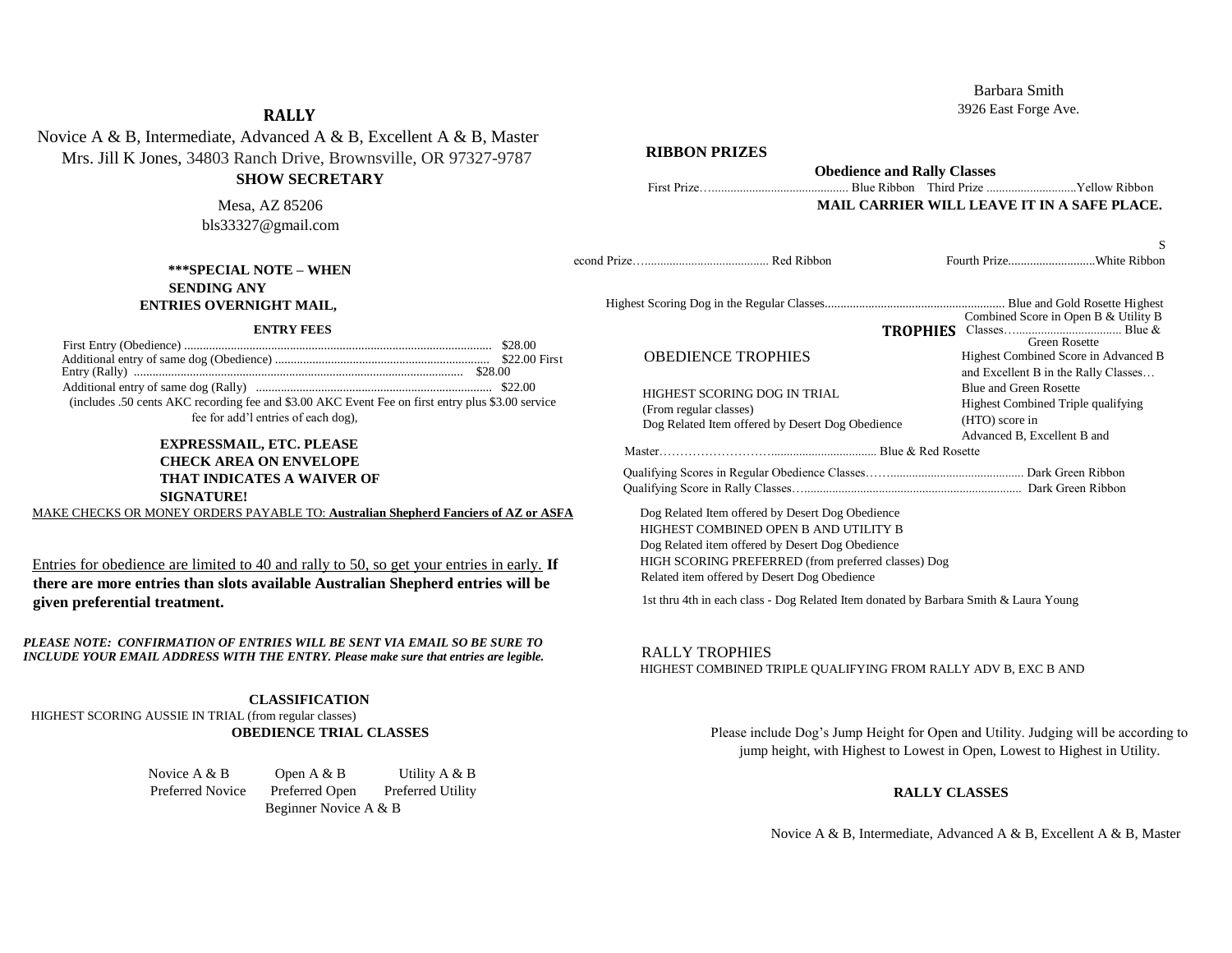Rally Advanced, Excellent Entries & Masters Must Include Dog's Jump Height. Judging will be according to jump height, with all classes judged Highest to Lowest.

TRANSFERS: Dogs which according to their owner's records have completed the requirements for an Obedience or Rally Title after the closing of entries but whose Title is unconfirmed may transfer from one of the regular classes to the next level of competition, provided this transfer is made with the Show Secretary at least one-half hour prior to the start of regular obedience or rally judging at this Trial. MASTER CLASSES

Dog Related item offered by AUSTRALIAN SHEPHERD FANCIERS OF ARIZONA HIGH SCORING DOG IN RALLY FROM RAE B CLASSES Dog Related item offered by AUSTRALIAN SHEPHERD FANCIERS OF ARIZONA HIGH SCORING AUSSIE IN RALLY FROM RAE B CLASSES Dog Related item offered by Desert Dog Obedience

1st thru 4th in each class - Dog Related Item donated by Barbara Smith & Laura Young

# **NEW TITLE ROSETTES WILL BE GIVEN TO ANY DOG COMPLETING A TITLE AT OUR EVENT, NO TROPHIES WILL BE MAILED**

#### **The Club reserves the right to replace any trophy with another of equal value. NOTICE TO EXHIBITORS**

- The safety of the dogs is our primary concern. By entering these trials, exhibitors acknowledge that they are familiar with the rules and regulations of this sport and that their dogs are familiar with and able to perform all obstacles safely.
- Entry fees will not be refunded in the event that a dog is absent, disqualified, excused, or barred from competition by action of the Event Committee. The United States Australian Shepherd Association may cancel this event in extreme weather conditions.
- Entry fees will not be refunded if the trials cannot be opened or completed by reason of riots, civil disturbance, fi re, an act of God, public emergency, an act of a public enemy, or any other cause beyond the control of the organizing committee.
- It is expressly understood that exhibitors alone are responsible for the behavior of their dogs and/or children. Any exhibitor whose dogs and/or children create unnecessary disturbances or repeatedly engage in unsafe or disruptive behavior may, at the discretion of the Event Committee, be asked to leave the trial site. In such case, no refund of any fees paid will be made. • All dogs must be on leash or crated at all times except when in the ring.
- Exhibitors are responsible for being ready for judging when called to the ring. The judge need not wait for any dog holding up a class. The United States Australian Shepherd Club has no obligation or responsibility for providing service through a public address system or steward for the purpose of calling or locating dogs that are not brought to the ring when required.
- Since bitches in season are not allowed to compete in AKC Obedience or Rally Trials, the club will refund all but \$5.00 of the entry fee per trial for bitches unable to compete for that reason. The Trial Secretary must receive written notification of such a claim for refund by letter hand- delivered, emailed, or postmarked before the trial commences.
- Entries must be made on Official AKC entry forms or copies and must include the signed Agreement and Rules.
- All owners of mixed-breed dogs must first obtain an AKC Canine Partners listing number before they may enter an AKC event. The dog's breed name should be entered as "All American Dog". The dog's listing number must be entered on the entry form and "AKC No." checked. Include only AKC titles on entries.
- Owners are responsible for errors in making out entry forms, whoever may have made such errors. No entry will be refunded in the event of such errors or cancellation of entries after the published closing

date. Errors in entries made by the exhibitor cannot be corrected after the closing date. No refunds for duplicate entries.

- Returned checks do not constitute a valid entry fee. There is a \$25 returned check fee.
- No refunds will be issued for overpayment of less than \$10.
- No dogs may be transferred to another class except as provided for in Chapter 1, Section 16A/B of the Obedience Regulations.
- Exhibitors should follow their veterinarians' recommendation to assure their dogs are free of internal and external parasites and any communicable diseases and have appropriate vaccinations.
- The United States Australian Shepherd Association does not agree to arbitrate claims as set forth on the Official AKC entry form for this event.
- Exhibitors are responsible for cleaning up after their dog(s). Any exhibitor failing to do so may be excused without benefit of refund if the Event Committee deems the exhibitor to be in violation of this requirement.
- THE UNITED STATES AUSTRALIAN SHEPHERD ASSOCIATION, AUSTRALIAN

SHEPHERD FANCIERS OF ARIZONA, THE SHOW SECRETARY, Barbara Smith ,, DESERT DOG OBEDIENCE AND AHWATUKEE SWIM AND TENNIS CLUB will not

be liable for any loss or injury which may be sustained through disappearance, loss, theft, communicable disease, parasites, injury and/or death of dogs entered in this event.

# **Mail all entries with fees** to Barbara Smith, Show Secretary 3926 East Forge Ave., Mesa AZ 85206

# *ALL ENTRIES WITH FEES MUST BE RECEIVED NO LATER THAN 6:00 PM,*

*WEDNESDAY, September 26, 2018,* after which time no entries may be accepted, canceled, changed, substituted, corrected, or signed and no entry fees refunded. Telephoned and telegraphed entries are not accepted. All changes and cancellations must be received in writing prior to closing, except as provided for in Chapter 11, Section 6 of the AKC Dog Show rules.

# **EMERGENCY VETERINARIAN – 24 HOURS**

# **First Pet Care Veterinary Center**

1233 W Warner Rd. Chandler 85224 (480-732-0018) Go east on Warner Rd to just before intersection of Warner and Alma School Rd. Hospital is on south side of Warner.

# **DOGS LEFT IN IMPROPERLY VENTILATED VEHICLES**

All persons attending this dog show hereby waive any claim for damages against the United States Australian Shepherd Association, or its members, in the event a motor vehicle must be entered to rescue a dog from overheating or suffocation due to improper ventilation. If the dog is crated and is in distress, **THE UNITED STATES AUSTRALIAN SHEPHERD ASSOCIATION, AUSTRALIAN SHEPHERD FANCIERS OF ARIZONA, DESERT DOG OBEDIENCE** 

**AND THE SHOW SECRETARY, Barbara Smith** reserve the right to remove the animal.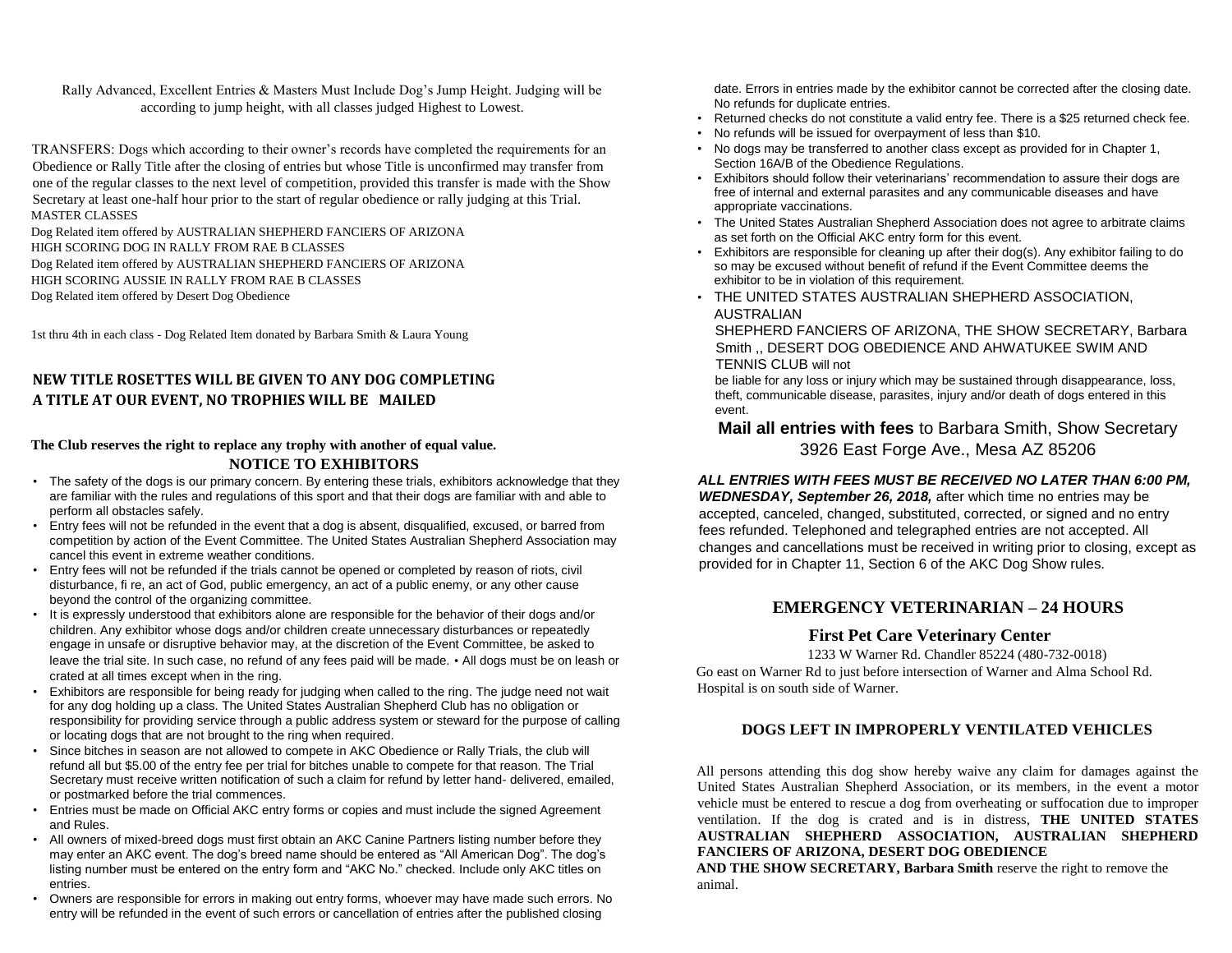#### **DIRECTIONS TO THE AHWATUKEE SWIM AND TENNIS CLUB**

From I-10 Eastbound, exit Warner Rd., turn right. Go west on Warner, past 48<sup>th</sup> Street, turn right into 2nd parking lot entrance after McDonald's. Entrance to park is in the northwest corner of the parking lot. Event ring is in the northwest corner of the park. **From I-10 Westbound**, exit Warner Rd, turn left pass over the Warner Rd over pass. Go west on Warner Rd past 48<sup>th</sup> Street, turn right into 2nd parking lot entrance after McDonald's.

#### **ATTENTION EXHIBITORS**

| American                                                                                                                                                                                                                                                                                                                                                                                                                                     |                                  |                      |                                                                  |     | <b>OFFICIAL ENTRY FORM</b><br>UNITED STATES AUSTRALIAN SHEPHERD ASSOCIATION                                                                                                                                                                                                                |
|----------------------------------------------------------------------------------------------------------------------------------------------------------------------------------------------------------------------------------------------------------------------------------------------------------------------------------------------------------------------------------------------------------------------------------------------|----------------------------------|----------------------|------------------------------------------------------------------|-----|--------------------------------------------------------------------------------------------------------------------------------------------------------------------------------------------------------------------------------------------------------------------------------------------|
| Kennel Club®                                                                                                                                                                                                                                                                                                                                                                                                                                 |                                  |                      | <b>All-Breed Obedience Trial &amp; Rally Trial</b>               |     |                                                                                                                                                                                                                                                                                            |
|                                                                                                                                                                                                                                                                                                                                                                                                                                              |                                  |                      | Ahwatukee Swim & Tennis Park, 4700 E Warner Rd, Phoenix AZ 85044 |     |                                                                                                                                                                                                                                                                                            |
|                                                                                                                                                                                                                                                                                                                                                                                                                                              | Saturday Oct. 13, 2018 Obedience |                      |                                                                  |     | Sunday October 14, 2018 Rally                                                                                                                                                                                                                                                              |
| First Obedience entry \$28.00. Each additional entry of same dog \$22.00.<br>First Rally Entry \$28.00. Each additional entry of same dog \$22.00.<br>MAKE ALL ENTRY FEE CHECKS payable to: Australian Shepherd Fanciers of AZ<br>MAIL ENTRIES WITH FEES TO: Barbara Smith, 3926 E. Forge Ave., Mesa AZ 85206<br>ENTRIES must be received no later than 6 P.M, Wednesday September 26, 2018<br>I have enclosed \$<br>for my total entry fees |                                  |                      |                                                                  |     |                                                                                                                                                                                                                                                                                            |
| processed without your signature!                                                                                                                                                                                                                                                                                                                                                                                                            |                                  |                      |                                                                  |     | <b>IMPORTANT</b> Read Instructions on reverse side carefully before filling out. Numbers in the boxes indicate sections of the instructions relevant<br>to the information needed in that box (PLEASE PRINT). Next, be sure to read the Agreement and sign on the reverse. No form will be |
| Breed <sup>5</sup>                                                                                                                                                                                                                                                                                                                                                                                                                           |                                  | Variety <sup>1</sup> |                                                                  | Sex |                                                                                                                                                                                                                                                                                            |
| Dog Show Class 2,3                                                                                                                                                                                                                                                                                                                                                                                                                           |                                  |                      | Class <sub>3</sub><br>Division<br>(Weight, color, etc.)          |     |                                                                                                                                                                                                                                                                                            |
| <b>Additional Classes</b>                                                                                                                                                                                                                                                                                                                                                                                                                    | Obedience Class (Jump Height)    |                      | Rally Class (Jump Height)                                        |     | Junior Showmanship Class                                                                                                                                                                                                                                                                   |
| Name of (See Back)                                                                                                                                                                                                                                                                                                                                                                                                                           |                                  |                      |                                                                  |     | Junior Handler Number                                                                                                                                                                                                                                                                      |
| Junior Handler (If Any)                                                                                                                                                                                                                                                                                                                                                                                                                      |                                  |                      |                                                                  |     |                                                                                                                                                                                                                                                                                            |
|                                                                                                                                                                                                                                                                                                                                                                                                                                              |                                  |                      |                                                                  |     |                                                                                                                                                                                                                                                                                            |

Full Name of Dog

- 1. It is a violation of state law to bring alcohol, illegal drugs, and weapons onto the Park grounds. Any person(s) violating the state law will be escorted off the premises.
- 2. The show site will be available to exhibitors at 4:00 pm day of show. There is no provision for overnight parking.
- 3. No food sales by vendors or exhibitors allowed.
- 4. Water and bathrooms are available at this site.

A K C ® N o . P A L / I L P N o . F o r e i g n R e g N o . P l a c e o f B i r t h D a t e o

f Birth

5. Violations of rules and regulations or inappropriate behavior towards show committee and officials or fellow exhibitors may subject any participant in this event to disciplinary action by the show committee.

Breeder Sire Dam Actual Owner(s)<sup>4</sup> (Please Print) Owner's Address **City** State/Prov Zip/Postal Code Telephone # Email Address (An acknowledgement or receipt of entry may be sent to this email address) Are you a new exhibitor? Handler Yes ible? No N<sub>o</sub> Enter umber *(Enter Country below) Do not print the country in catalog*  here